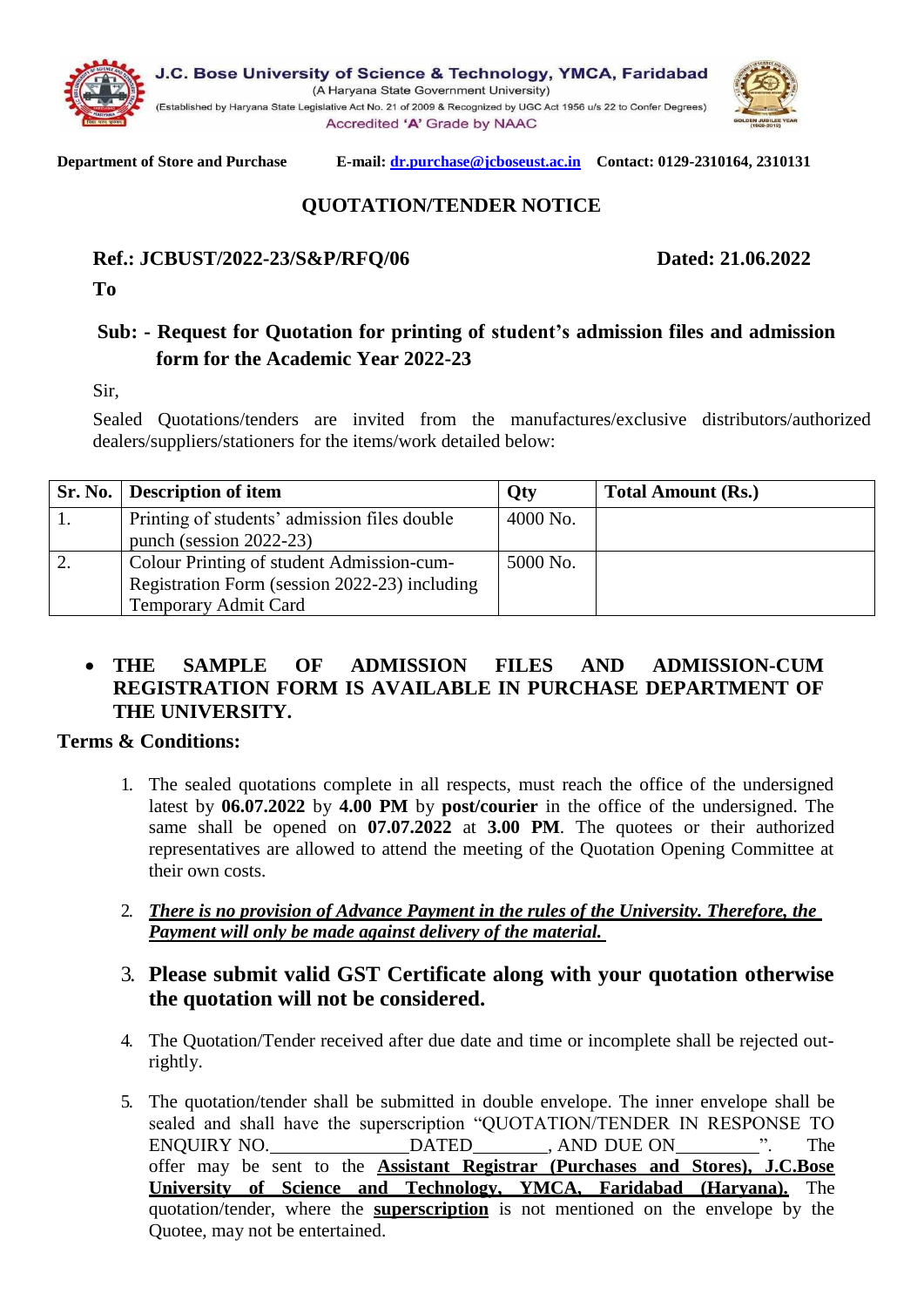- 6. The following charges and terms may be spelt out in your offer clearly:
	- i. F.O.R
	- Rates of GST (in per cent), if any. Please note that the University does not issue Form 'C' or 'D'
	- iii. Payment terms.
	- iv. Delivery period.
	- v. Guarantee/Warranty period.<br>vi. After-sales service.
	- After-sales service.
	- vii. Installation charges, if any.<br>viii. Validity period of the quota
	- viii. Validity period of the quotation.<br>ix. Bank Draft charges, if any.
	- Bank Draft charges, if any.
	- x. Misc. charges such as Packing & Forwarding charges, Insurance charges, etc., if any.
- 7. The packing, forwarding, freight, insurance charges etc. may be quantified in terms of amount. These charges will not be payable against such vague statement as "packing, forwarding, freight and insurance charges etc. extra".
- 8. Charges not mentioned in the quotation/tender shall not be paid.
- 9. FOR shall be **J. C. Bose University of Science and Technology, YMCA, Faridabad**. The rates quoted Ex-Godown can be rejected.
- 10. The offer must be valid for a period of at least three months from the date of opening of quotation/tender.
- 11. The current price list duly authenticated by the Principals with dated signature and seal along with literature/pamphlets may be supplied along with the offer.
- 12. Quantity may increase or decrease without any notice.
- 13. If the Supplier or their Principals are on rate contract with DGS&D or DS&D (Haryana), this may be mentioned specifically in the offer and a photocopy of the same, duly attested, may be appended.
- 14. The University is situated within the Municipal Limits. As such, Octroi, if any, shall be payable. In case, the material is supplied through a Transport Company by road, the Transport Company's charges, labour charges and octroi charges shall be borne by the supplier. It may be mentioned specifically as to whether the material will be sent by rail or by road through a Transport Company.
- 15. As per University Accounts Code Rule 12.66, the Security/earnest money equivalent to 2% (two percent), if Contract value exceeds Rs. 40000/-, of the total cost of the material rounded off to nearest should be deposited into the **account number 11081546340, Bank: State Bank of India, IFSC Code: SBIN0000734. The original deposit slip is to be submitted in the department of Store and Purchase of the University.**
- 16. The goods shall be supplied by the Supplier within the time limit specified in the supply order. The delivery period can be extended by the Dy. Registrar ( $P \& S$ ) with the approval of CPC; only in exceptional cases on written request of the Supplier giving reasons/explaining circumstances due to which delivery period could not be adhered to. **In case, the material is not supplied within the delivery period, the supplier shall be liable to pay the University the compensation amount equivalent to 1% (one percent) of the cost of material each day or such other amount as the CPC/Dy. Registrar (P&S) may decide till the supply remains incomplete, provided that the total amount of compensation shall not exceed 10% (ten percent) of the total amount of the cost of material supplied.** Appeal against these orders shall, however, lie with the Vice-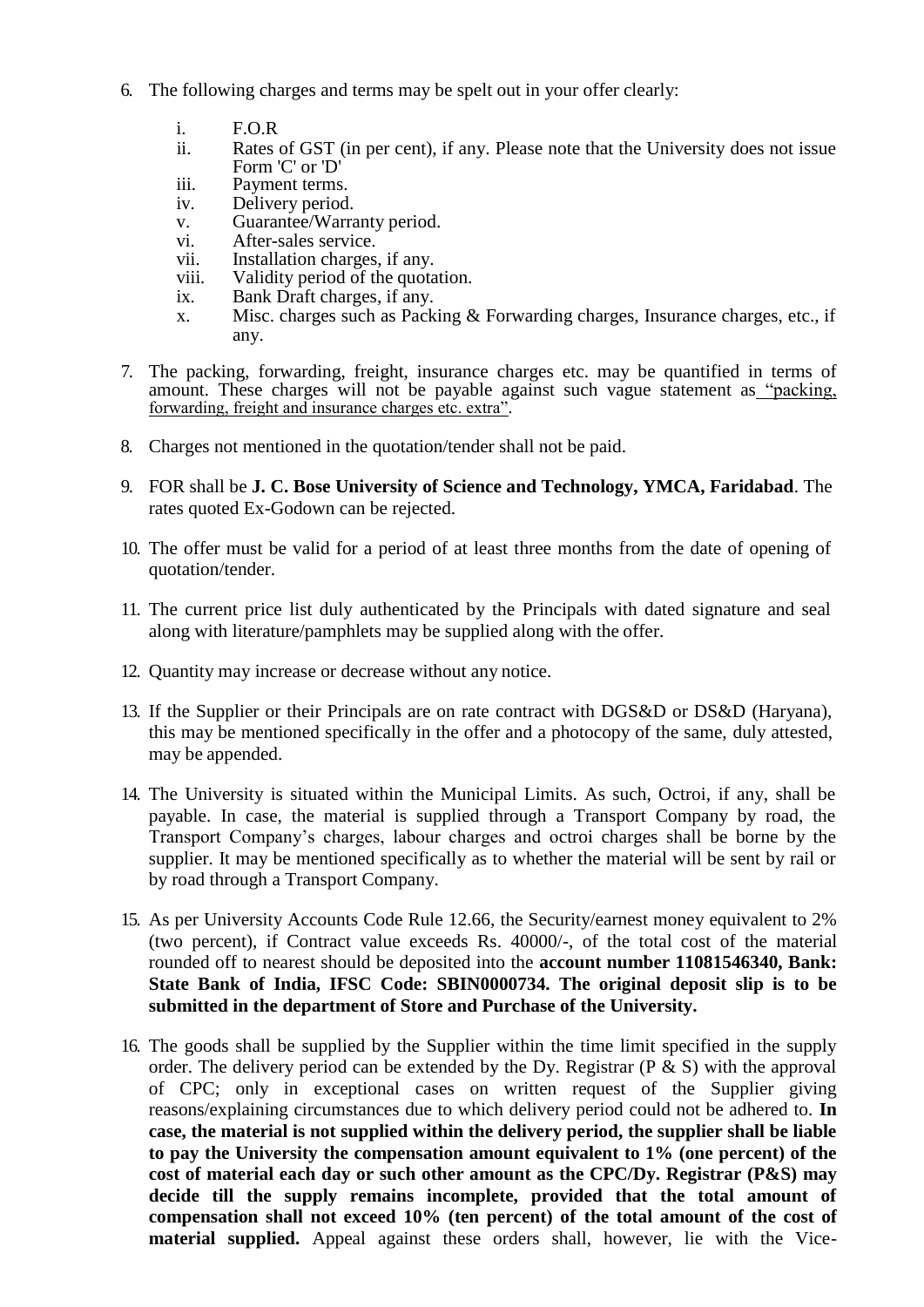Chancellor, J.C.BOSE University of Science and Technology, YMCA, Faridabad whose decision shall be final. **The University has all rights for cancellation any Purchase Order any time without explaining any reason.**

- 17. In case, the supplier/contractor fails to execute the supply order/contract on the rates, and terms and conditions as contained in the supply order within the stipulated period, they shall be liable to such action as blacklisting, debarring from having any business with this University, forfeiture of earnest money/security, besides any other action as may be deemed proper by the University
- 18. As per University Accounts Code Rule 12.68, the supplier has to deposit 5% bank guarantee for the period of guarantee/warrantee along with the Bill/Invoice.
- 19. As a general policy, the University tries to make 100% payment within one month of the receipt of material subject to proper installation, wherever applicable, and satisfaction of the Inspection Committee.
- 20. The acceptance of the material shall be subject to satisfactory report of this Office's Inspection Committee/Technical Committee/ Experts Committee.
- 21. The samples of the material, if necessary and possible, shall be supplied with the quotation. The unapproved samples shall be collected on receipt of information failing which the same shall be dispatched by Goods Carrier on your risk with the condition of **"Freight to Pay"**. Samples **costing less than** Rs. 100.00 shall not be returned to the **quotees**. However, if the **quotees** wish to take the same back, it can be collected at their own cost within a period of one month, failing which the samples will be disposed off.
- 22. The acceptance of the quotation/tender shall rest with the undersigned that does not bind him to accept the lowest quotation and reserves the right to reject any or all items of quotation/tender without assigning any reason therefore. The undersigned also reserves the right to accept quotation/tender in part i.e. any item or any quantity and to reject it for the rest.
- 23. The University is registered with the Department of Scientific & Industrial Research, Ministry of Science and Technology, New Delhi in terms of Govt. Notfn. No. 51/96- Customs dt. 23.7.1996 notification No. 28/2003- Customs dt. 01.03.2003, Notfn. No. 43/2017 – Customs dt. 30.06.2017 & Notfn. No. 47/2017 – Integrated Tax (Rate) dt. 14.11.2017, Notfn. No. 10/2018- Integrated Tax rate dt. 25.01.2018 & Notifn No. 45/2017- Central Tax (Rate) dt. 14/11/2017, Notfn.. No. 35/17- Union Territory Tax (Rate) dt 14.11.2017 & Notfn. No. 9/2018- Central Tax (Rate) dt. 25.01.2018, Notfn. No. 9/2018 – Union Territory Tax (Rate) dt. 25.01.2018, as amended from time to time for research purposes only. **Thus the University is exempted from payment of Custom Duty and Excise Duty.** The consignee shall issue necessary certificates duly countersigned by the Registrar, J.C. Bose University of Science and Technology, to avail of exemption (if applicable).
- 24. It may be certified that you have not been debarred/ blacklisted for any reason/period by DGS&D, DS&D (Haryana) or any other Central/State Govt. Dept./University/PSU etc. If so, particulars of the same may be furnished. Concealment of facts shall not only lead to cancellation of the supply order, but may also warrant legal action.
- 25. In case, any other information/clarification is required, the undersigned may be contacted at Telephone No. **0129-2310164** on any working day (Monday to Friday) during office hours (9 a.m. to 5.00 p.m.) or through Email **[dr.purchase@jcboseust.ac.in](mailto:dr.purchase@jcboseust.ac.in)**.